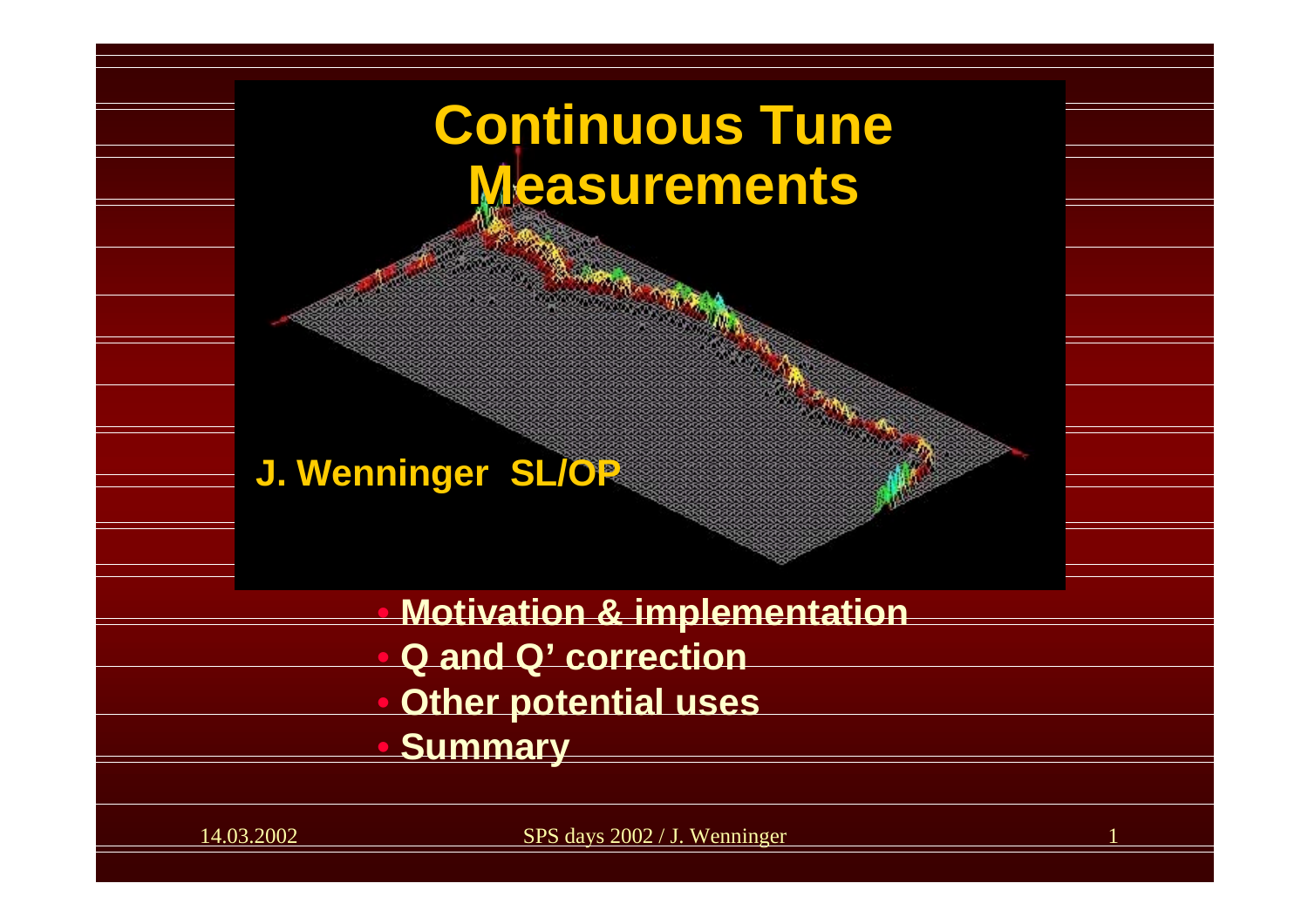### **Introduction Introduction**• Motivation : provide a fast tune correction for an entire cycle. **for setting up and for cycle maintenance. Service Service** fast measurement and trimming ! …to avoid the (very) lengthy single point measurements. • The tune measurement relies on Lars Jensen's **'Hadron multiQ'** system. **Continuous tune measurements covering up to 4 seconds in one**

- cycle (initially 1.5 s).
- **one tune point / 30 msec time interval.**
- **beam excitation is done by the transv. damper (chirp sweep).**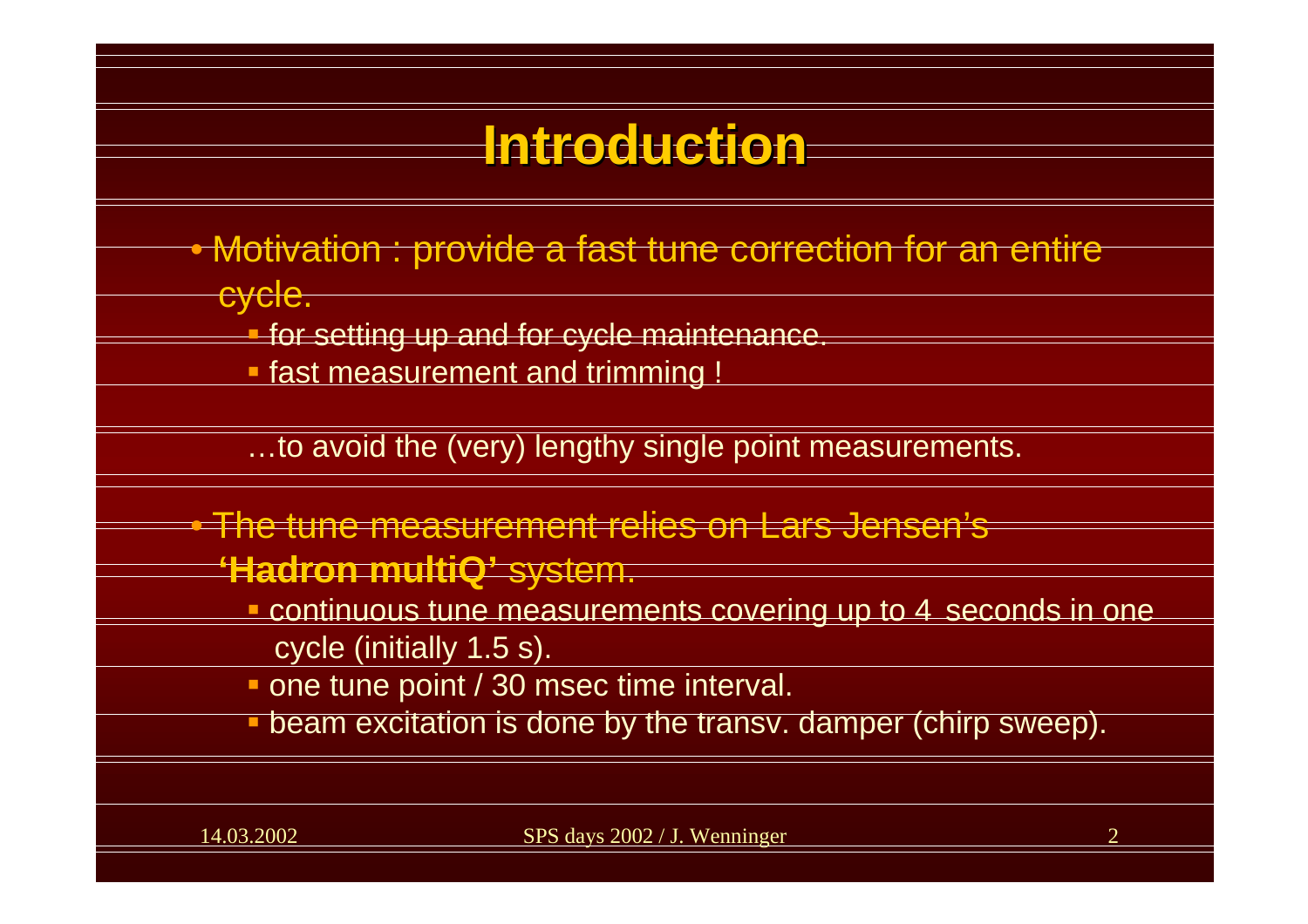#### **Software choices… Software choices…**

• Presently, trims & acquisitions are tied to the HP/UNIX world (C-tree…).

•Choice for the required data handling SW :

•old HP/UNIX :

pro : one can build a single application for all tasks.

con : it will 'disappear' in the near (?) future.

• SPS2001 :

con : it's in its (very) early infancy.

con : the data flow involves many different applications.

pro : this is the future (?).

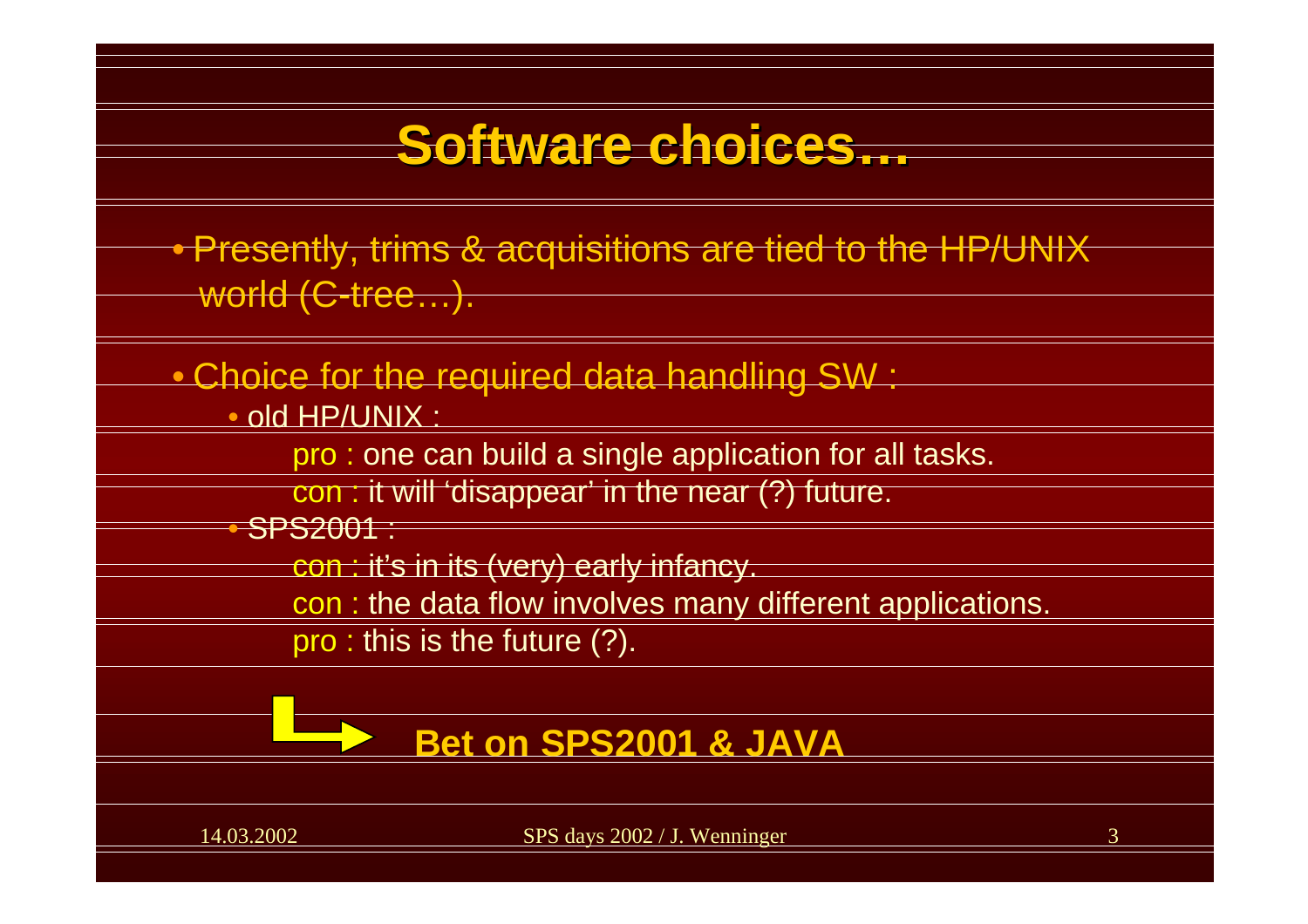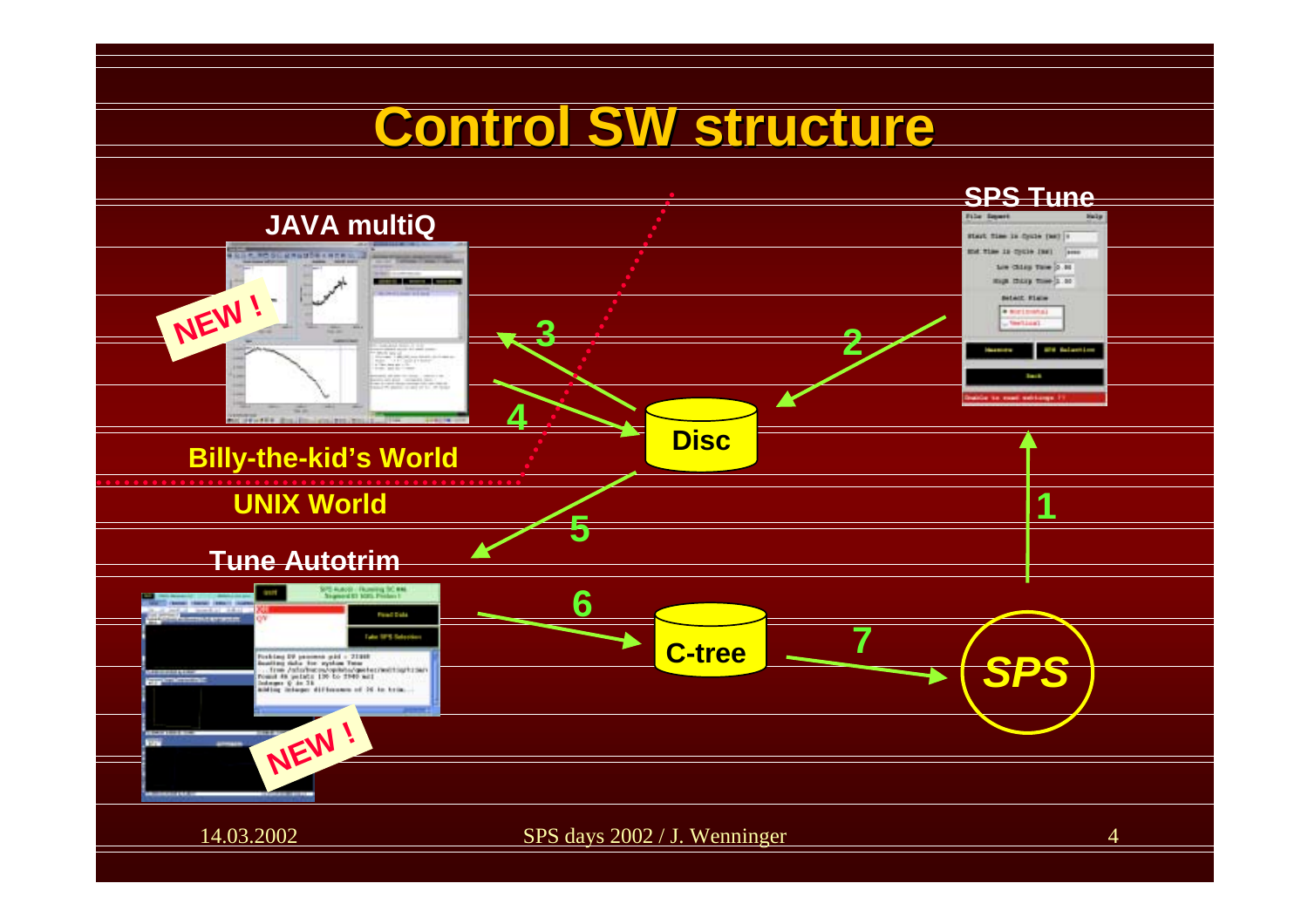### **Functionality Functionality**

#### • User Interface :

- **Averaging & merging of separate measurements.**
- Re-processing of raw data with various algorithms...
- Smoothing, editing & disabling of data points.
- <u>■ Detailled info on raw data, FFTs,...</u>

A lot of functionality foreseen because it was not clear …

**…**why the multiQ was not used by operation so far !

- Data quality ?
- Missing functionality ?
- Integration into control (trim) structure ?

• ….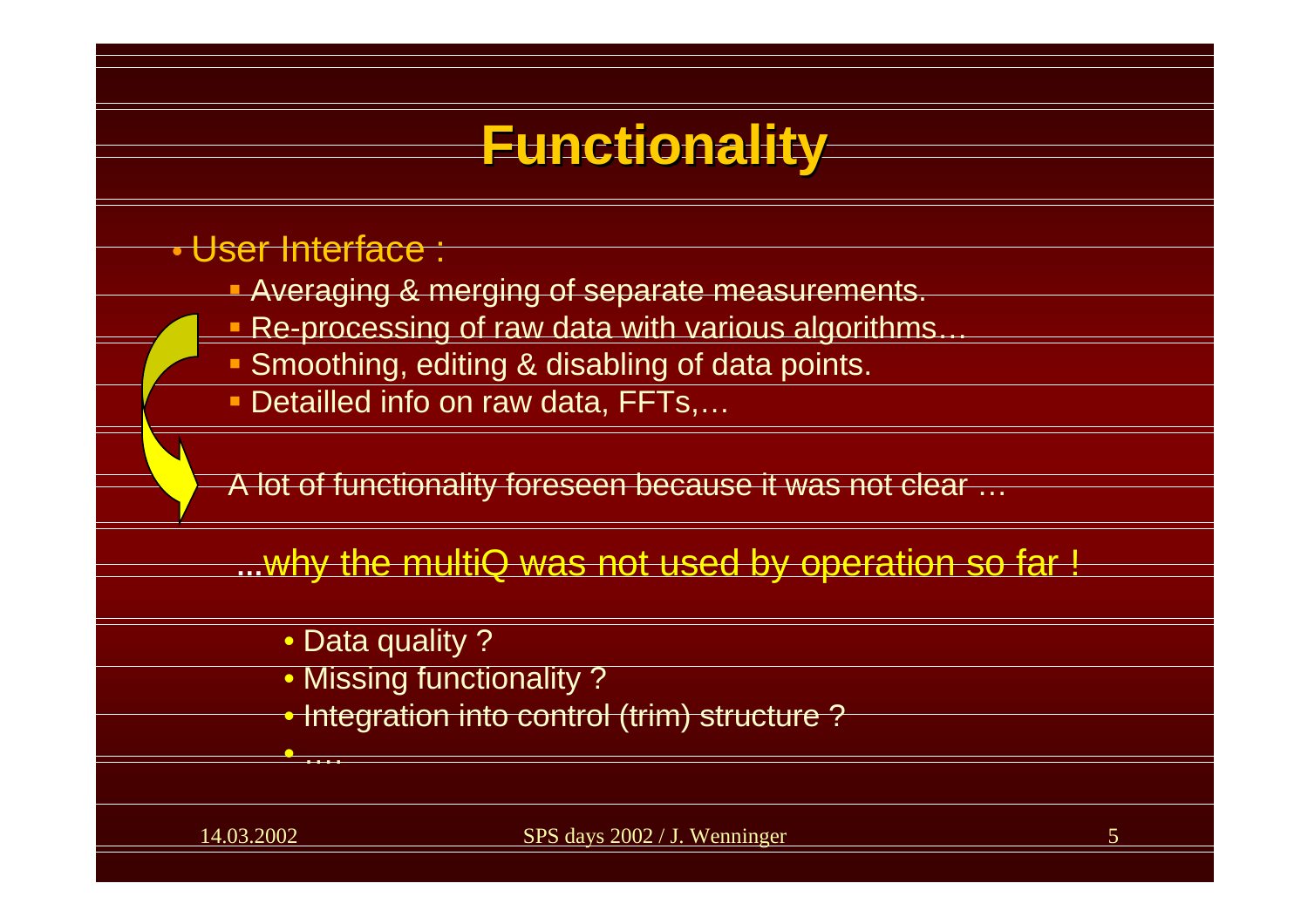#### **Data treatment**

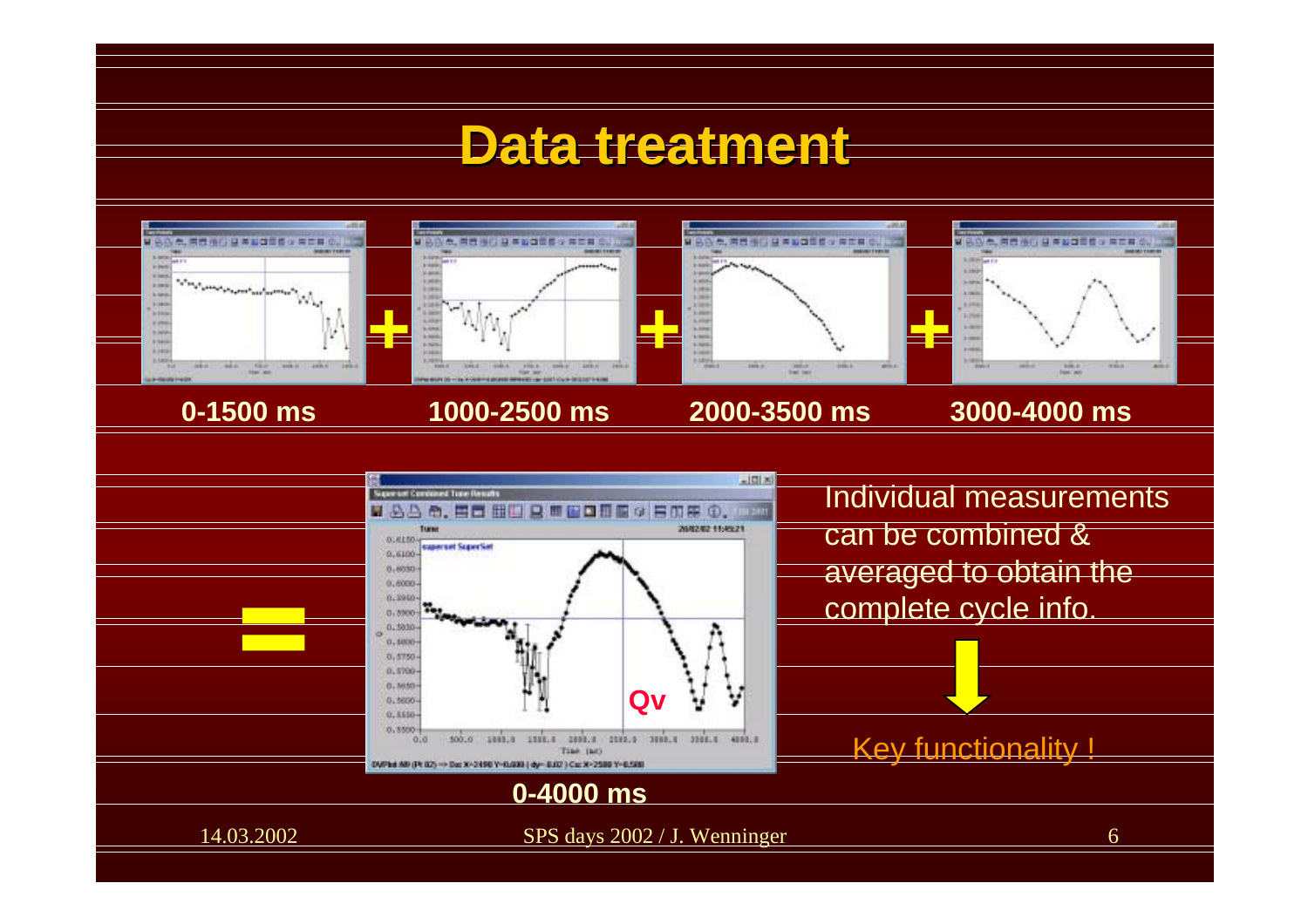

14.03.2002 SPS days 2002 / J. Wenninger 7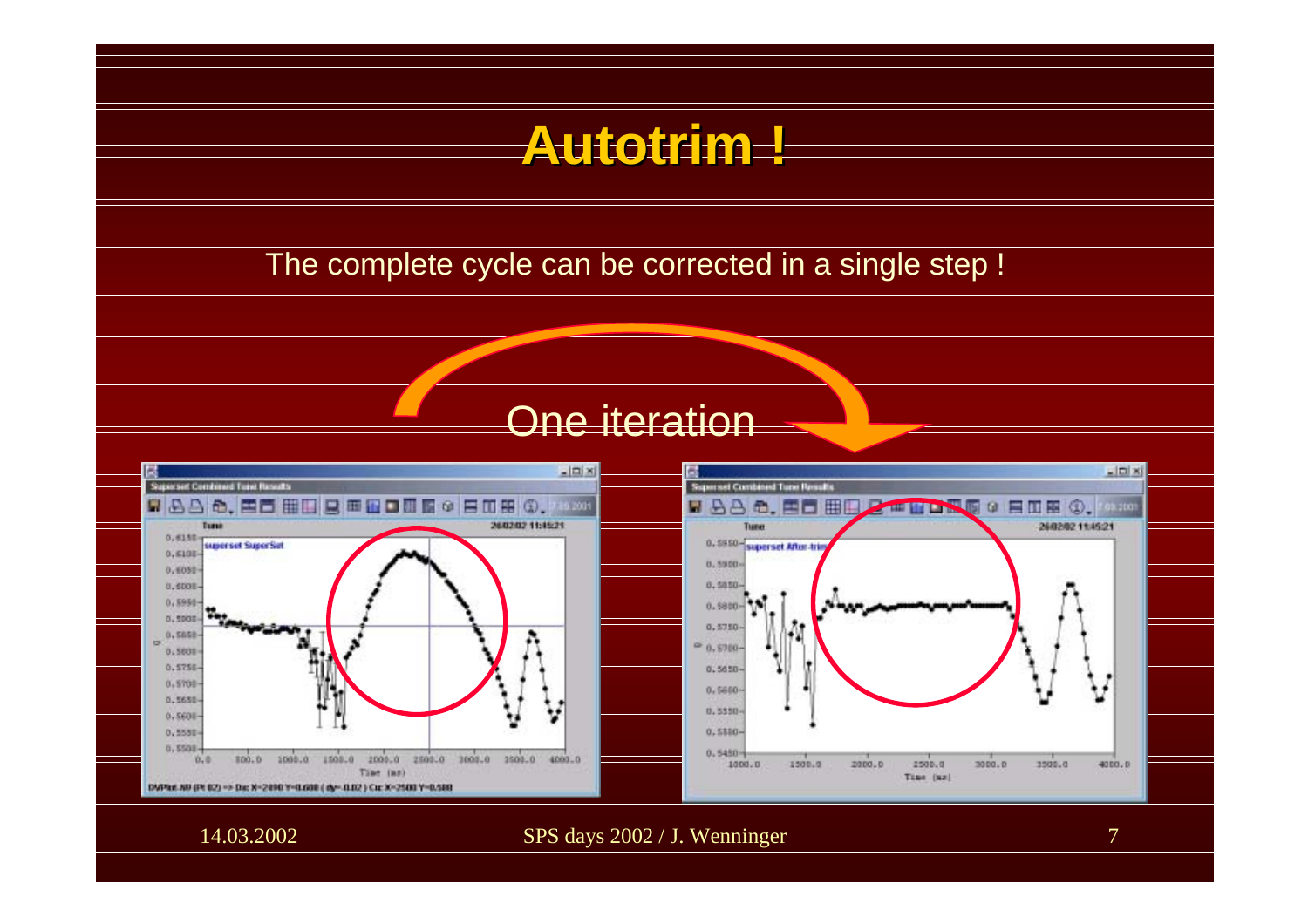#### **Chromaticity (I) Chromaticity (I)**

The excellent data quality offered the possibility to measure and correct the chromaticity since …

…you just need two Q measurements for different radial steering !

Example :

Q difference during the ramp in SC537 (LHC) for 2 radial steerings.  $[T = 12 - 18$  seconds]

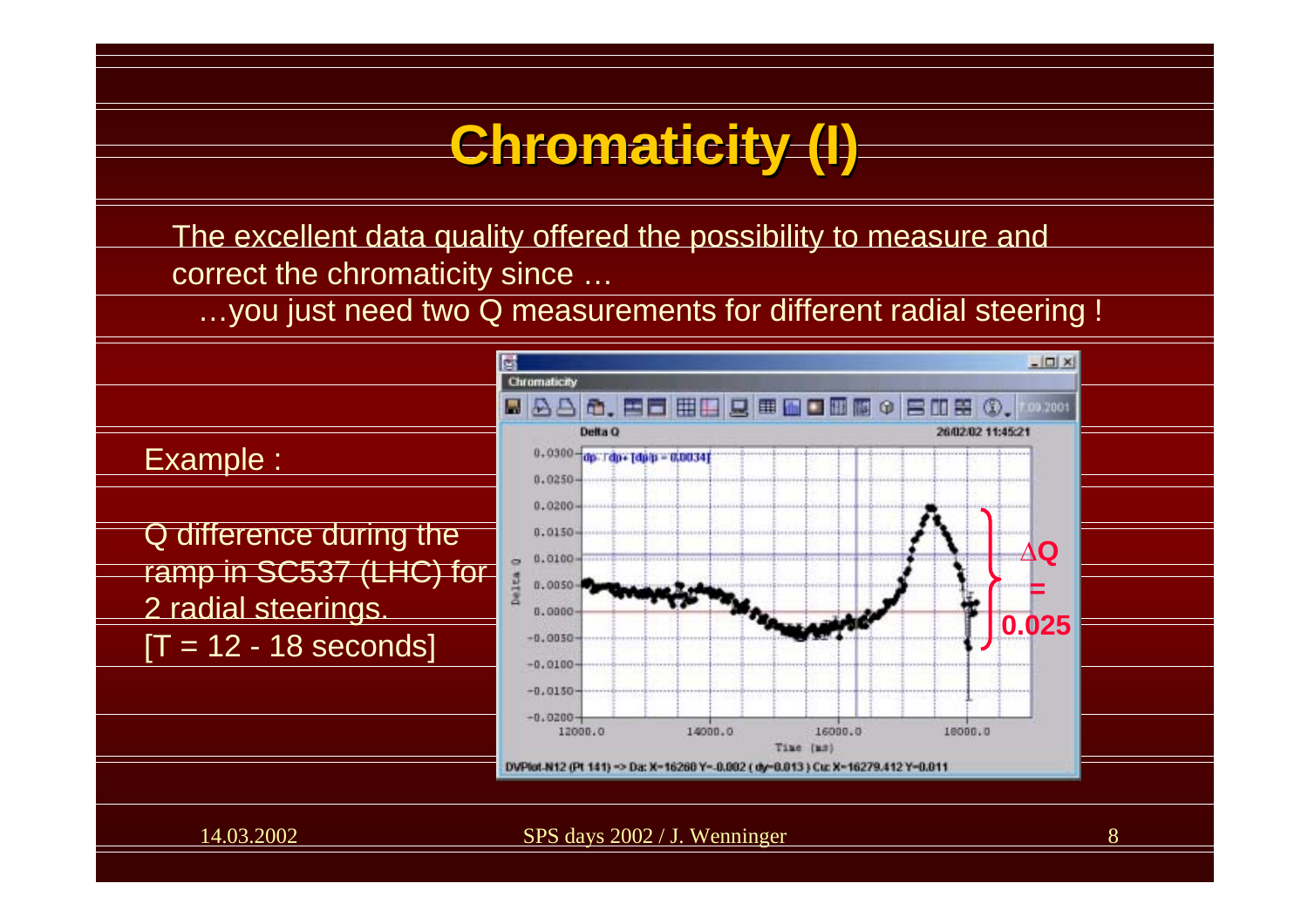## **Chromaticity (II) Chromaticity (II)**

Tune differences can easily be converted to Q' using the momentum offset measured with the SPS orbit program.

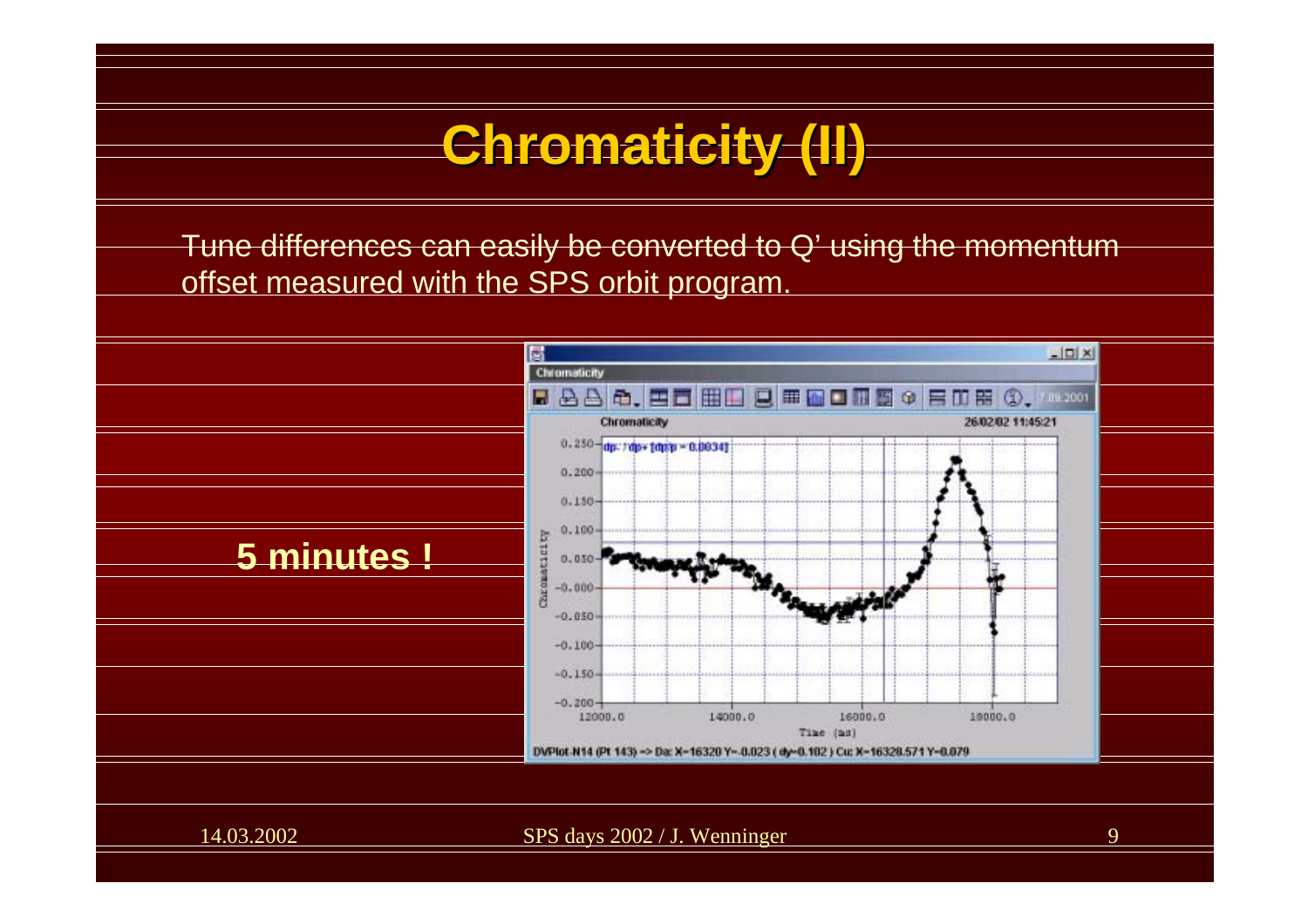#### **Results & Observations Results & Observations**

•Measurements : Reliable and reproducible.

Corrections : Good convergence.

2 or 3 iterations required for large trims  $\rightarrow$  more studies in 2002.

• Autotrim 'Drawback' :

 $\bullet$ 

Many points are inserted into the functions (some filtering is provided). Useless points must be removed by hand.

May require an automated cleaning…

**• Transverse Damper : no significant problems.** Input signal was reduced to a safe level even for max. excitation.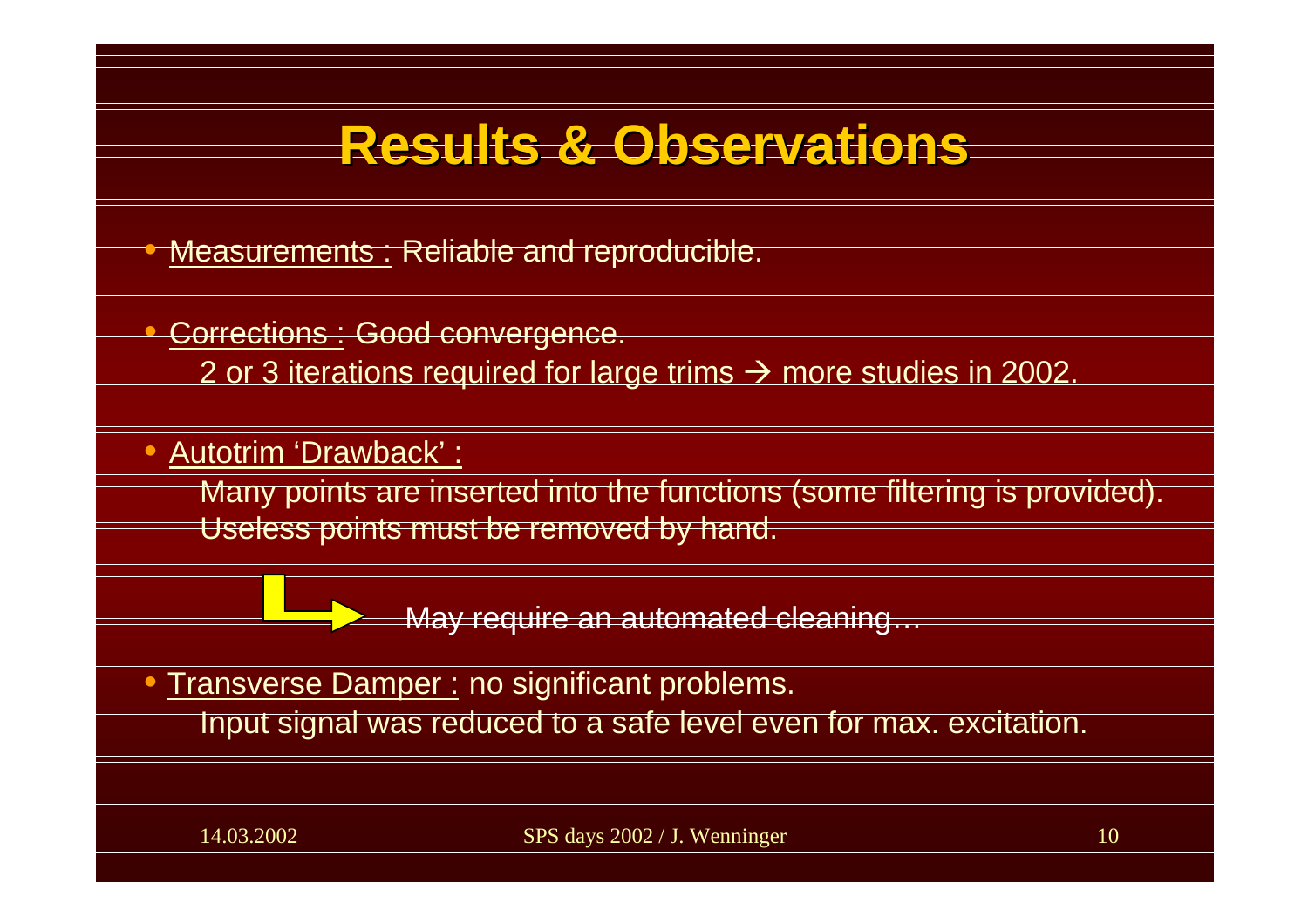#### **Other possibilities (I) Other possibilities (I)**

K-modulation test : clean tune modulation signals are visible when the quadrupole strength is modulated

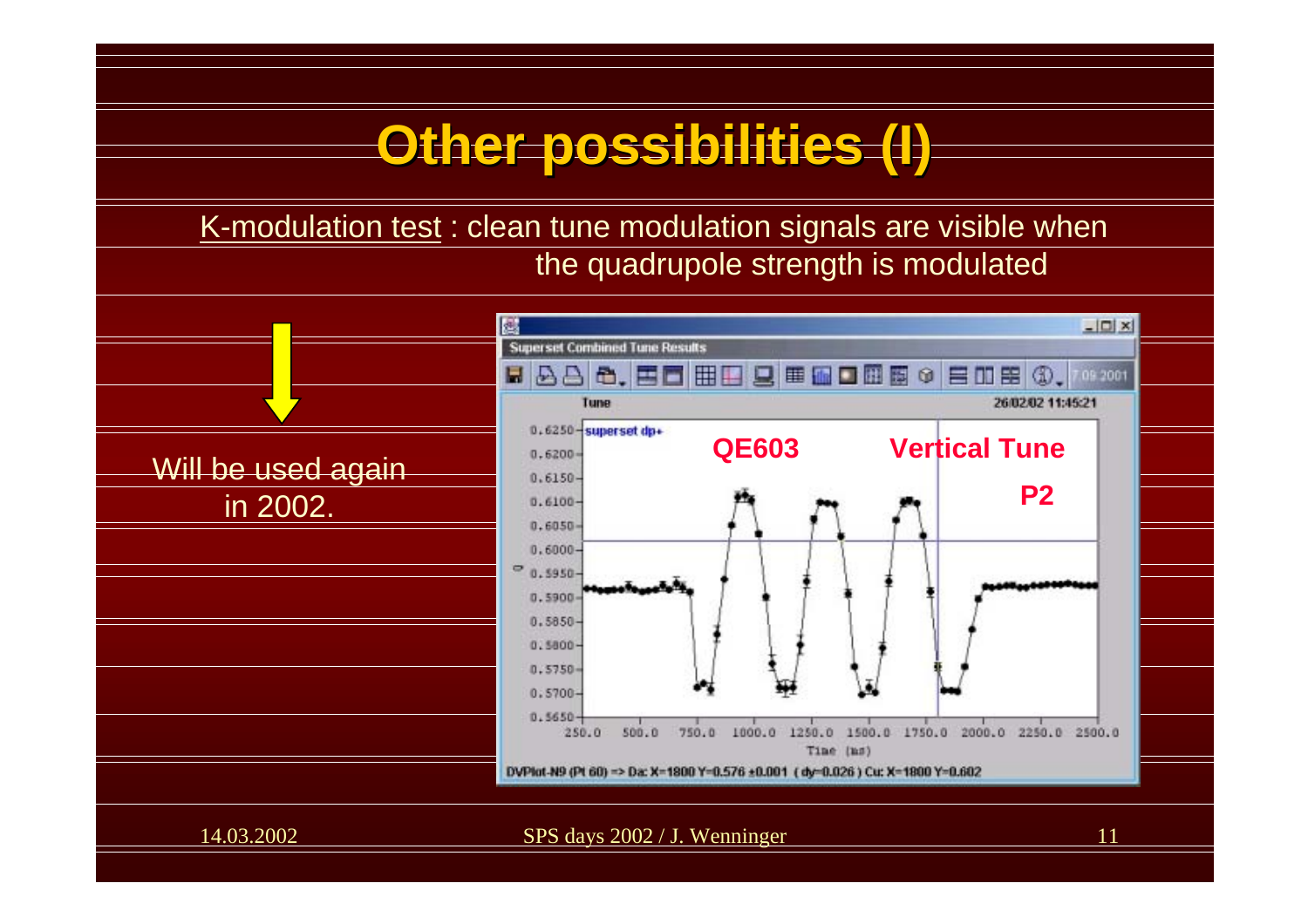

This system provides fast measurements of the Q dependence on any parameter that can be trimmed !

Example :

Q versus dp/p just requires a radial steering 'sweep'